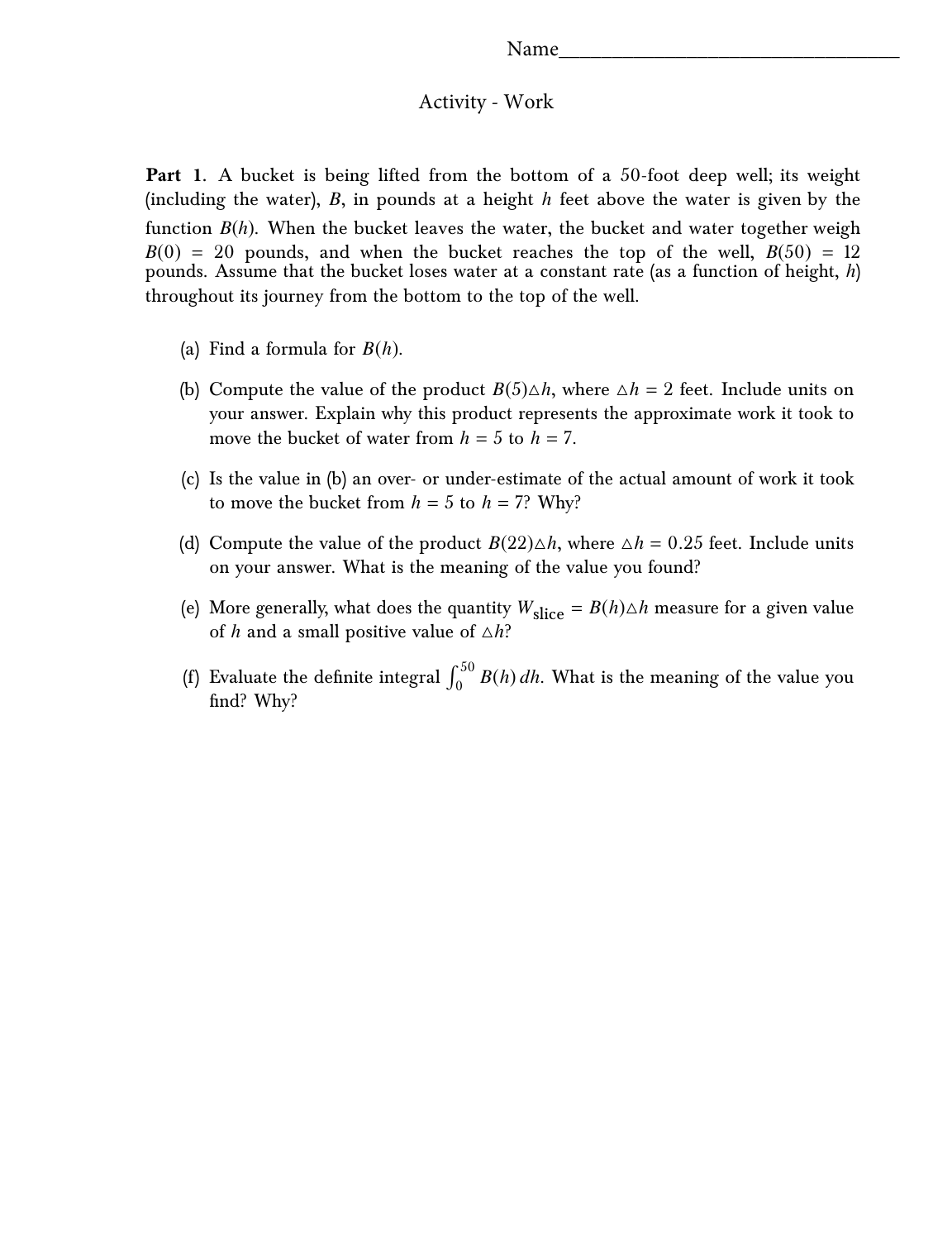## **Part 2.**

Consider the following situations in which a varying force accomplishes work.

- (a) Suppose that a heavy rope hangs over the side of a cliff. The rope is 200 feet long and weighs 0.3 pounds per foot; initially the rope is fully extended. How much work is required to haul in the entire length of the rope? (Hint: set up a function  $F(h)$  whose value is the weight of the rope remaining over the cliff after *h* feet have been hauled in.)
- (b) A leaky bucket is being hauled up from a 100 foot deep well. When lifted from the water, the bucket and water together weigh 40 pounds. As the bucket is being hauled upward at a constant rate, the bucket leaks water at a constant rate so that it is losing weight at a rate of 0.1 pounds per foot. What function *B*(*h*) tells the weight of the bucket after the bucket has been lifted *h* feet? What is the total amount of work accomplished in lifting the bucket to the top of the well?
- (c) Now suppose that the bucket in (b) does not leak at a constant rate, but rather that its weight at a height *h* feet above the water is given by  $B(h) = 25 + 15e^{-0.05h}$ . What is the total work required to lift the bucket 100 feet? What is the average force exerted on the bucket on the interval  $h = 0$  to  $h = 100$ ?
- (d) From physics, *Hooke's Law* for springs states that the amount of force required to hold a spring that is compressed (or extended) to a particular length is proportionate to the distance the spring is compressed (or extended) from its natural length. That is, the force to compress (or extend) a spring *x* units from its natural length is  $F(x) = kx$  for some constant *k* (which is called the *spring constant*.) For springs, we choose to measure the force in pounds and the distance the spring is compressed in feet.

Suppose that a force of 5 pounds extends a particular spring 4 inches (1/3 foot) beyond its natural length.

- i. Use the given fact that  $F(1/3) = 5$  to find the spring constant *k*.
- ii. Find the work done to extend the spring from its natural length to 1 foot beyond its natural length.
- iii. Find the work required to extend the spring from 1 foot beyond its natural length to 1.5 feet beyond its natural length.